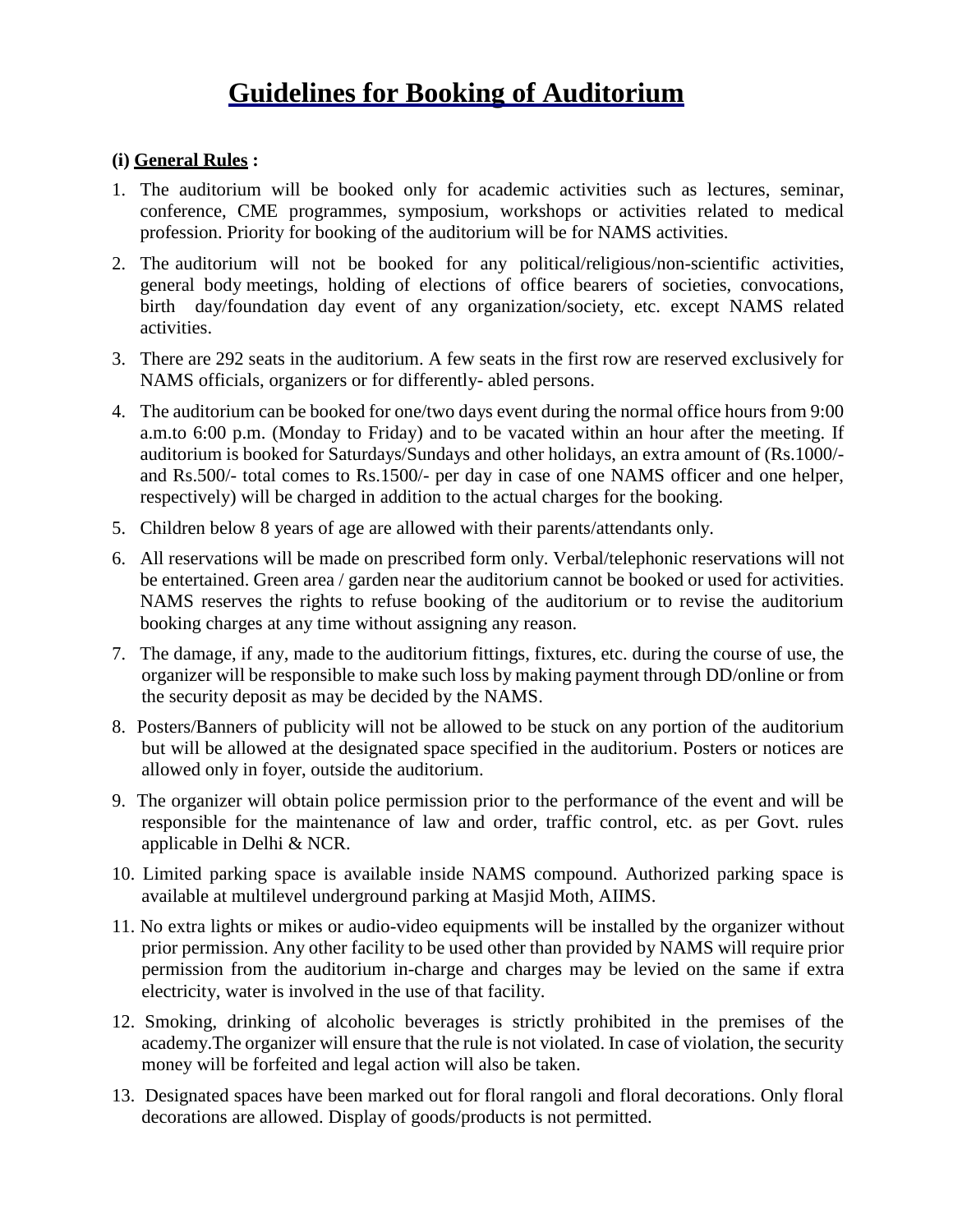- 14. No firework will be allowed within the premises of the auditorium and academy. The academy is legally responsible for enforcing the fire safety regulations within the NAMS premises.
- 15. For any mis-happening/incident/medical emergencies during the event, the responsibility will be that of the organizer. No medical facility is available in the NAMS premises.
- 16. Organizers are advised to take care of conference material/technical equipments/personal belongings, as NAMS is not responsible for their safety.
- 17. In view of the prevailing security environment during the event, organizers of the programme are to nominate designated representatives for identifying delegates and guests to ensure that only invited persons are allowed to attend the programme.
- 18. In case the organizer is unable to use the booking venue due to any mechanical/electricity failure or on account of riot/fire/earthquake or an act of war or an act of God, NAMS will not be liable for any loss.
- 19. Organizers are requested to avoid making loud noise and strictly adhere to the time slot for which booking has been made.
- 20. Organizers are requested to avoid overcrowding in the hall and premises. Only limited furniture with prior approval is permitted from outside the academy. The furniture inside the auditorium should not be shifted to any other place.
- 21. The organizer has to sign the occupation and vacation reports available with the academy staff member, while taking-over and handing-over the venue.
- 22. Secretary or any authorized official from NAMS may grant exemption from the operation of any of the rules in exceptional cases on merit.

## **(ii) Tariff Rules:**

- 1. All bookings for the auditorium will be made on the prescribed form only. Verbal/ telephonic conversations will not be permissible.
- 2. Only after approval from NAMS Auditorium Booking Committee, full booking charges along with the security money must be deposited within a week. In case booking money is not deposited within a week booking will be cancelled. A fresh application will be required for rebooking.
- 3. Booking amount for the auditorium will be Rs.20, 000/- per day. Besides booking amount, security deposit (refundable) amounting to Rs.20,000/- also needs to be deposited which will be refunded within seven days after the programme or if programme gets cancelled/changed. This will not include projection, audio-visual and NKN facility. For audio -visual and projector an additional charge of Rs. 5000/- per day will be charged. For stage two tables and six chairs will be provided as complimentary.
- 4. The organizers are advised to collect confirmation letter of booking of the auditorium after submitting usual tariff along with security deposit at least 20 days before the programme.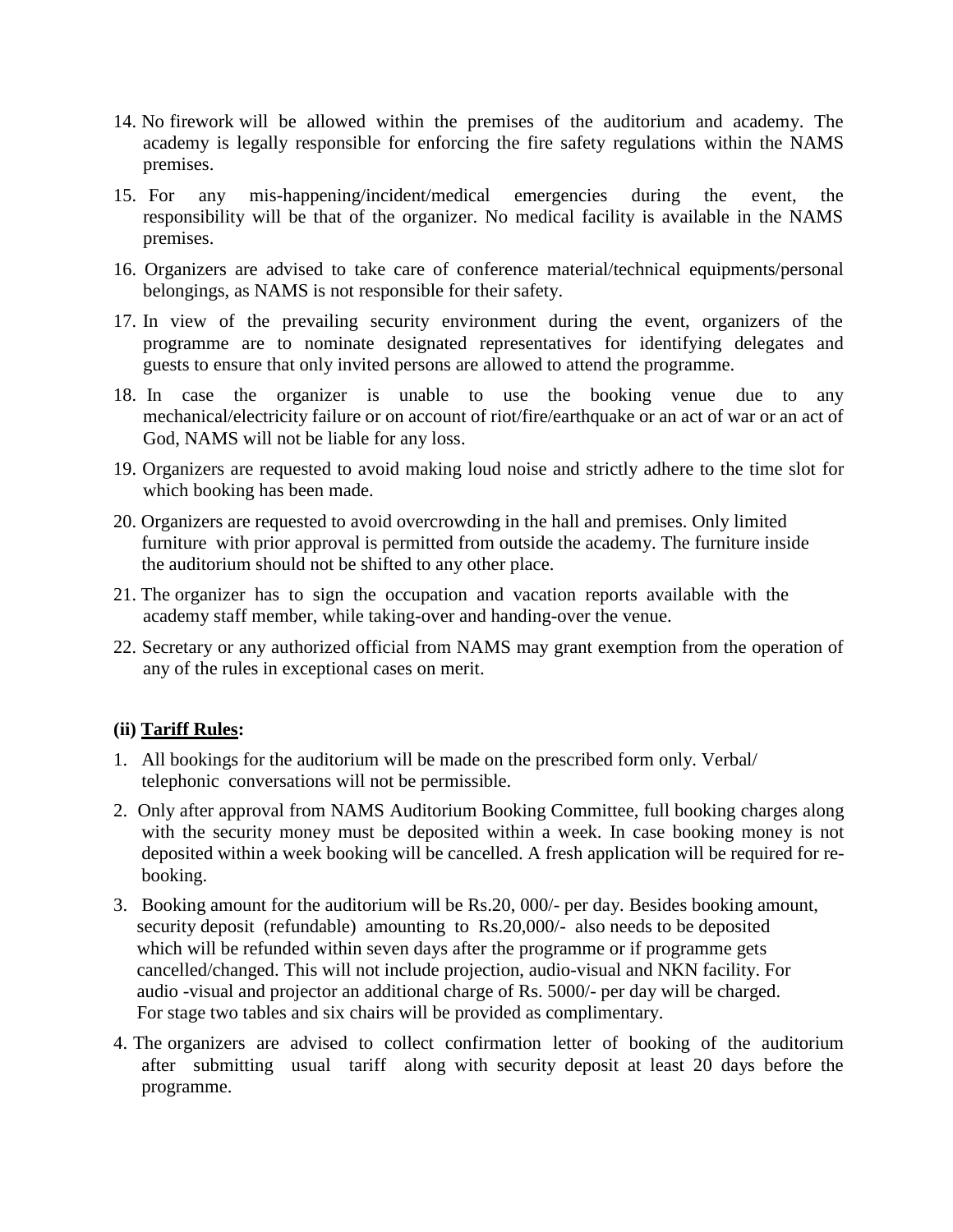- 5. The charges for booking and security deposit are to be paid NEFT or through Demand Draft (D/D) in favour of the '*Secretary, National Academy of Medical Sciences (India)*', *payable at New Delhi*, and to be deposited with the Accounts Section, NAMS, Ansari Nagar, Mahatma Gandhi Marg, New Delhi - 110029.
- 6. In case of preponement /postponement/ cancellation of the event the information should reach the academyin writing in advance. The Booking amount as mentioned below will be forfeited.

#### **Cancellation / Pre/Post-ponement**

| 3- month or more before the function | Nil  |
|--------------------------------------|------|
| 2- month or more before the function | 10%  |
| 1- month or more before the function | 25%  |
| 7 -day or more before the function   | 50%  |
| Less then 7 days before the function | 100% |

#### **(iii) Catering :**

- 1. Catering services can be hired from any panel of caterers/agency as approved by NAMS.
- 2. Lunch or any other refreshment, eatables, etc. will not be permitted inside the auditorium.
- 3. Organizers are required to ensure that catering facilities are strictly followed and to keep the premises clean after the event is over. Appropriate action will be taken in case of any deviation.

#### **(iv) Booking Form :**

Download

**\*\*\*\*\***